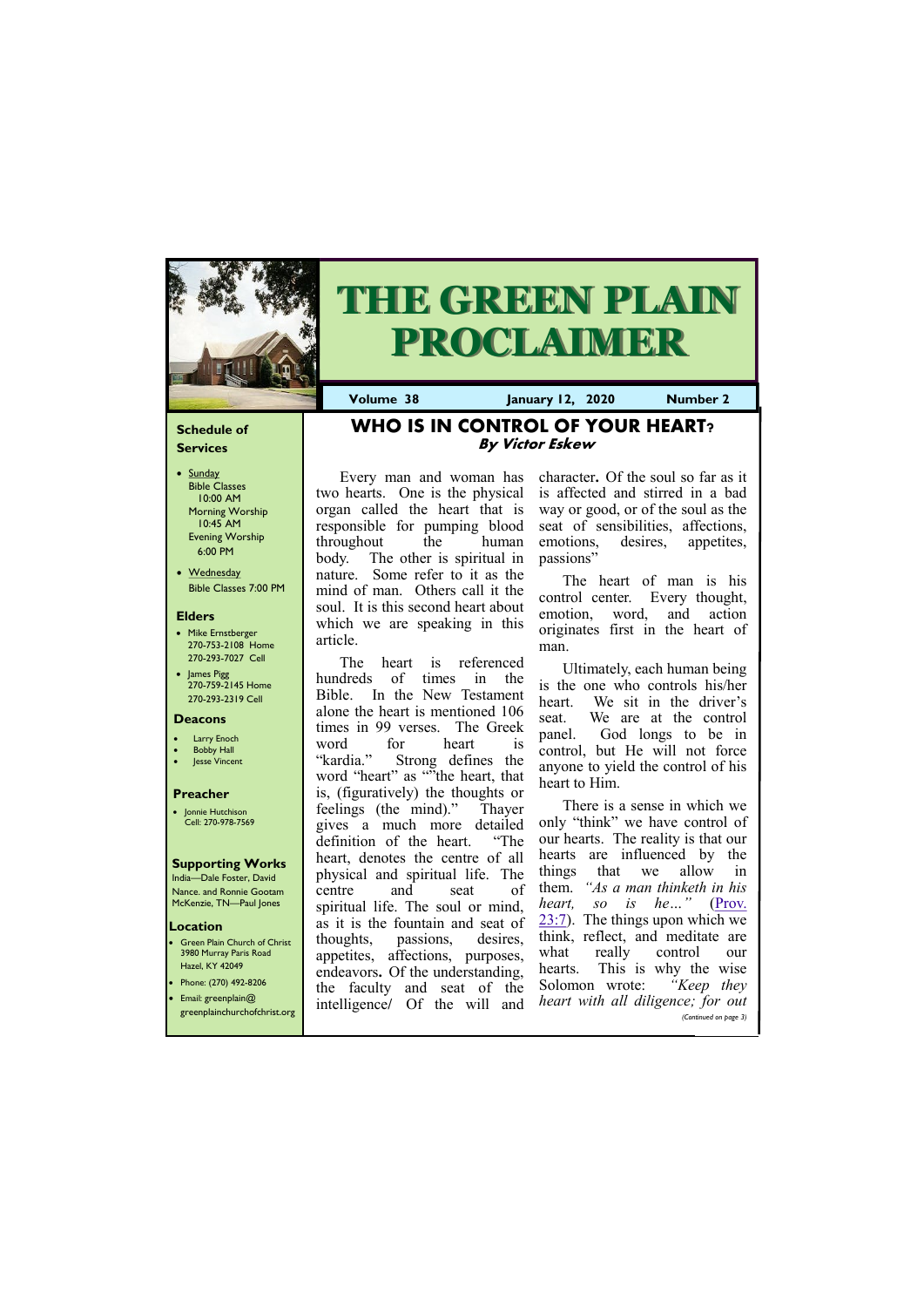# NEWS AND NOTES

- *REMEMBER IN PRAYER: Green Plain members*: . Remember Faye Travis, Peggy Jarvis, Rex and Margarette Enoch, Mary Crutchfield, Joanne Barnes, Maxine Pool, Hayes and Marjorie Grady, Jim Fielder, and Larry Enoch.
- **Family and Friends:** Teresa Tacker, Betty Pond, Bryan White, Meredith Enoch, Kenneth Mizell, Walter Byars, Will Winchester, Jim Hutson, Janice Canter, Maryanne Pedigrew, Dale Foster, Andrea Phillips, Donald and Dorothy Cook and Larry Wyatt. Please remember Gail's sister Shirley and family at the passing of her husband Kevin this past week in Virginia.
- **Pantry items January: 5—Childrens Toothpaste; 12 —Canned Chili; 19—Apple Sauce; 26— Canned Potatoes; All food items should be canned. Thanks to all for participating in this effort.**
- Remember our **snacks for the hospital program** and place your items in the baskets in the lobby.
- **PASS IT ON!** When you have finished reading this bulletin, why not pass it on to a loved one, friend or neighbor. Use this as a tool to spread the gospel. Or, pick up extra copies to hand or mail to others.
- **See our Facebook page** for announcements, updates and articles. Access to past editions of this bulletin are available on our website at http://greenplainchurchofchrist.org.
- **Mission Work:** Please continue to pray for the preachers this congregation is supporting in India and for Dale Foster, Ronnie Gootan, David Nance, Mike Kiser, Arnold Gerson and Paul Jones in their respective works.
- Watch **"A Bible Answer"** each Sunday morning at 8:00 am on WQWQ TV in Paducah, KY. This program is also available on their website at abibleanswertv.org and on GBN and YouTube**.**
- **January 2020 Anniversaries:** 27th Carolyn & Walter Byars; Birthdays: 14th-Shane Smith; 18th-Karen Workman; 26th-Marjorie Grady; Please let us know if we have left anyone out and we will include them next week.
- **If you are able to receive the MyTV channel (WDKA Channel 49 in Paduka and on WK&T and other providers), tune in to the "Good News" program with Jim Dearman each Sunday morning at 7:30 am.**
- *If you enjoy good book, chapter and verse preaching tune in to the GOSPEL BRAO-CASTING NETWORK 24/7 online at gbntv.org. You can access the live broadcast or a variety of programs which are aired on the network but are archived and available to*



**Page 2**

*BIBLE RESEARCH QUESTION*

**This Week: How often did the first century church assemble to partake of the Lord's Supper?**

**Last Week**: *Whom did Paul say he hoped to send to the church in Philippi to know their state?*

**Answer**: Timothy (Philippians 2:19).

# **LESSONS TODAY Sunday AM** *"Be A Light"*

**Sunday PM** *"Endure Harness As A Good Soldier"*

*"Preach the Word"*

| <b>Answer:</b> Timothy (Philippians $2:19$ ). | 2 Timothy 4:2 |
|-----------------------------------------------|---------------|
|                                               |               |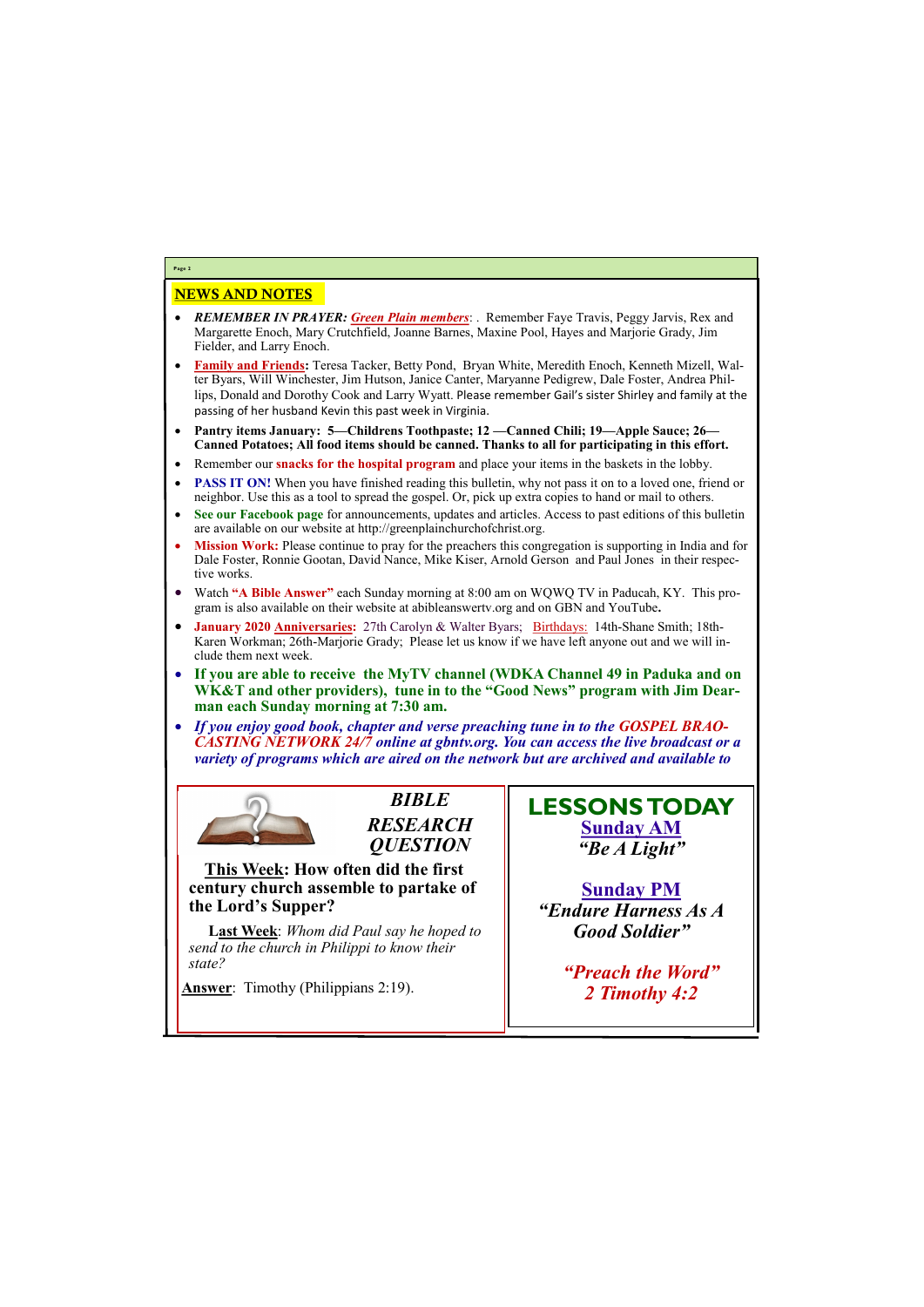**Page 3**

*of it are the issues of life [\(Prov. 4:23\)](https://biblia.com/bible/kjv1900/Prov.%204.23).* If we think about positive things, our lives will be positive. If we think on good things, our lives will be good. If we dwell upon evil things, our lives will be evil. Our control is manifested in our choices of what goes into our hearts. Jesus summed it up with these words: *"A good man out of the good treasure of the heart bringeth forth good things: and an evil man out of the evil treasure bringeth forth evil things"* ([Matt.](https://biblia.com/bible/kjv1900/Matt.%2012.35)  [12:35\)](https://biblia.com/bible/kjv1900/Matt.%2012.35).

Who is controlling your heart? Who are you allowing inside you heart? There are really only two answers: Satan or Jesus Christ. If we want to think right, speak right, and act right, we need to give our hearts to Jesus. We do this by submitting ourselves fully to His will found in the New Testament. Listen to Paul's word to the Corinthians. *"(For the weapons of our warfare are not carnal, but mighty through God to the pulling down of strong holds;) casting down imaginations, and every high thing that exalteth itself against the knowledge of God, and bringing into captivity every thought to the obedience of Christ"* ([II Cor. 10:4](https://biblia.com/bible/kjv1900/2%20Cor.%2010.4-5)-5). A war is being waged in the minds of men. Strong holds, imaginations, and high things from Satan seek to influence us. We cannot allow these things to control us. We conquer these things by *"bringing into captivity every thought to the obedience of Christ."*

It is possible for us to deceive ourselves if we are not careful. If the Jews had been asked: "Do you love God?" They would have responded with a bold affirmative. But listen to what Jesus had to say about them. *"Ye hypocrites, well did Esaias prophesy of you, saying, This people draweth nigh unto me with their mouth, and honoureth me with their lips; but their heart is far from me"* ([Matt. 15:7](https://biblia.com/bible/kjv1900/Matt.%2015.7-8)-8). There are Christians who would assert that they love God with all of their hearts [\(Matt. 22:37](https://biblia.com/bible/kjv1900/Matt.%2022.37-38)-38), but they are deceived because they hate a brother or sister in Christ. John tell us: "*If a man say, I love God and hateth his brother, he is a liar: for he that loveth not his brother whom he hath seen, how can he love God whom he that not seen? And this commandment have we from him, That he who loveth God love his brother also"* [\(I](https://biblia.com/bible/kjv1900/1%20John%204.20-21)  [John 4:20](https://biblia.com/bible/kjv1900/1%20John%204.20-21)-21).

Will our hearts be influenced by good or evil? Will our hearts be influence by truth or error? Will our hearts be influenced by the Spirit or the flesh? Will our hearts be influenced by love or hate? Will hearts be influenced by holiness or by sin? These are our choices. This is where each one of us is in control. Paul understood this and wrote to *things are honest, whatsoever things are just, whatsoever things are pure, whatsoever things are lovely, whatsoever things are of good report; if there be any virtue, and if there be any praise, think on these things"* ([Phil. 4:8\).](https://biblia.com/bible/kjv1900/Phil.%204.8)

Fortunately, it is easy for us to see who is controlling our hearts. All we have to do is examine our lives. We audit our thoughts. We listen to our words. We inspect our behaviors. We probe into our motives. This must be done sincerely and honestly. There can be no excuses or justifications. If we find all of these things to be in line with the truth of the gospel, we are fine. On the other hand, if we find our thoughts, words, motives, and behaviors to be evil, we know that we are allowing something other than God's will to influence us.

the Philippians, saying: *""Finally, brethren, whatsoever things are true, whatsoever*  of your heart. You have the ability to allow *(Continued on page 4)*

Dear reader, you are in ultimate control